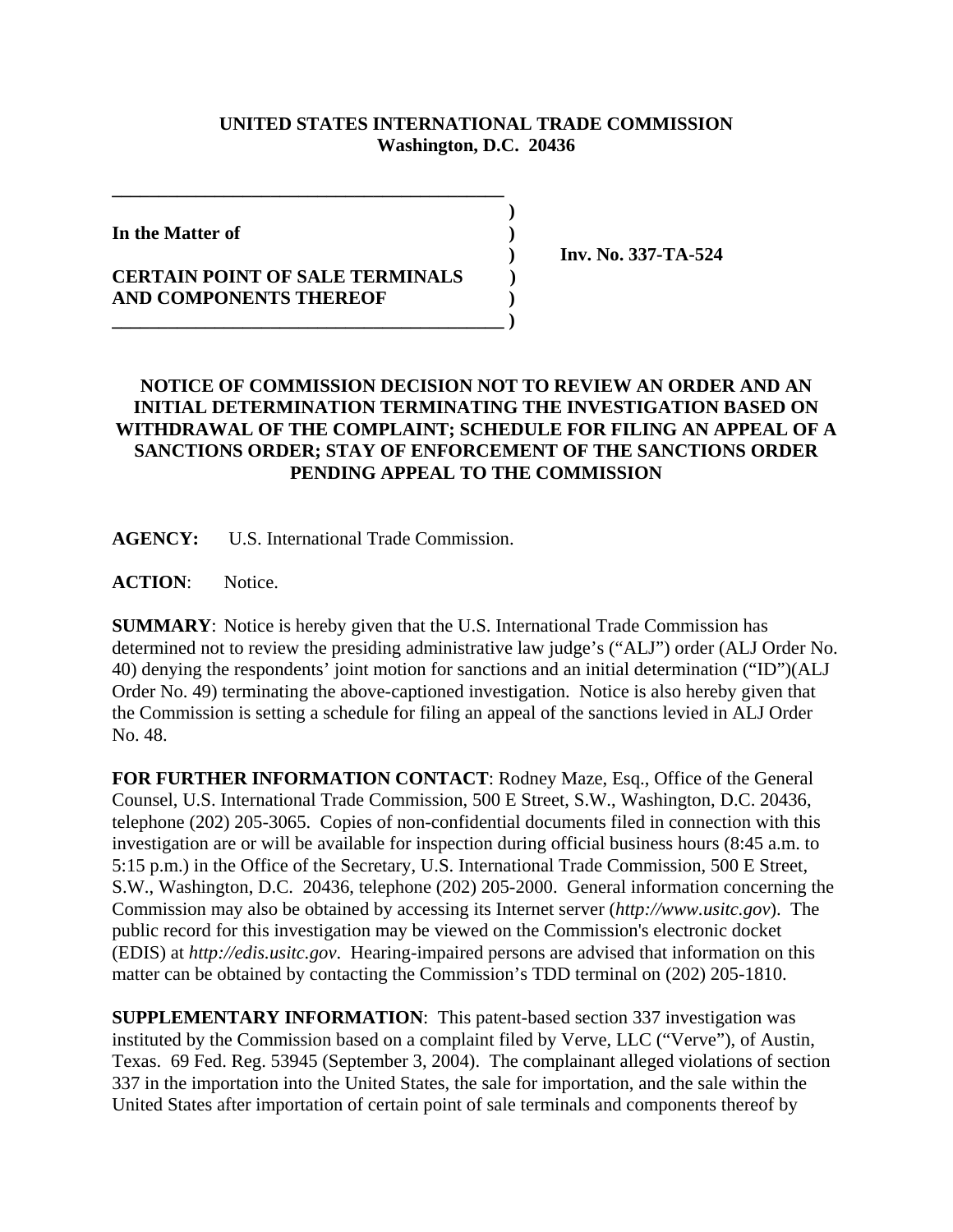reason of infringement of claims 1 and 2 of U.S. Patent No. 5,012,077. The complaint named Thales e-Transactions, Inc. of Atlanta, Georgia, Thales Group of Plaisir Cedex, France, CyberNet USA, Inc. of San Jose, California, CyberNet, Inc. of Seoul, Korea, Lipman USA, Inc. of Syosset, New York, Lipman Electronic Engineering, Ltd. of Rosh Haayin, Israel, Ingenico Corp. USA of Atlanta, Georgia, Ingenico of Puteaux Cedex, France, Trintech, Inc. of Addison, Texas, Trintech Group, PLC of Dublin, Ireland, Hypercom Corp. of Phoeniz, Arizona and VeriFone, Inc. of Alpharetta, Georgia as respondents. Eight respondents remain in this investigation, as two respondents were terminated on summary determination of no violation and two respondents were terminated on the basis of a settlement agreement.

On February 7, 2005, the ALJ issued Order No. 31 finding that Verve lacked sufficient standing by itself to maintain this investigation without joining Omron Tateisi Electronics Company ("Omron"). On February 11, 2005, Verve filed a motion for withdrawal of the complaint and termination of the investigation. On February 18, 2005, the remaining respondents filed a joint motion for sanctions for improper filing of the complaint, abuse of discovery and failure to make discovery, and attorneys' fees for the sanctionable conduct found to exist. Six of the remaining respondents also filed individual motions for sanctions. On March 10, 2005, Verve filed a joint response in opposition to all of the remaining respondents' motions for sanctions. On March 18, 2005, the Commission investigative attorney ("IA") filed separate responses opposing the respondents' motions for sanctions while supporting sanctions by the ALJ *sua sponte*. On April 1, 2005, Verve filed a reply to the IA's response.

On April 11, 2005, the ALJ issued Order No. 40 denying all of the respondents' motions for sanctions and ordering Verve to show cause why sanctions should not be imposed by the ALJ. On May 5, 2005, Verve filed a response to the show cause order. On May 16, 2005, the respondents filed a joint reply to Verve's response.

On June 7, 2005, the ALJ issued Order No. 48 imposing, *sua sponte*, monetary sanctions on Verve, its principals, and its counsel. On June 13, 2005, Verve filed a motion to stay the enforcement of Order No. 48, pending its appeal of the order to the Commission.

Meanwhile, on June 8, 2005, the ALJ issued an ID (Order No. 49) granting Verve's motion for withdrawal of the complaint and termination of the investigation. On June 14, 2005, the respondents filed a joint petition for review of Order No. 40 and the ID. On June 21, 2005, the IA and Verve filed separate responses opposing the respondents' petition for review.

Having examined Order No. 40, the ID, and the parties' submissions, the Commission determined not to review the order and the ID. The Commission also granted Verve's motion to stay enforcement of Order No. 48, pending appeal to the Commission. Finally, the Commission determined to treat Order No. 48 and the ID as having been issued concurrently. Pursuant to Commission Rule 210.25(d), the Commission has set forth a briefing schedule for appeal of Order No. 48. Petitions for review of Order No. 48 must be filed no later than July 29, 2005. Responses to the petitions must be filed no later than August 12, 2005.